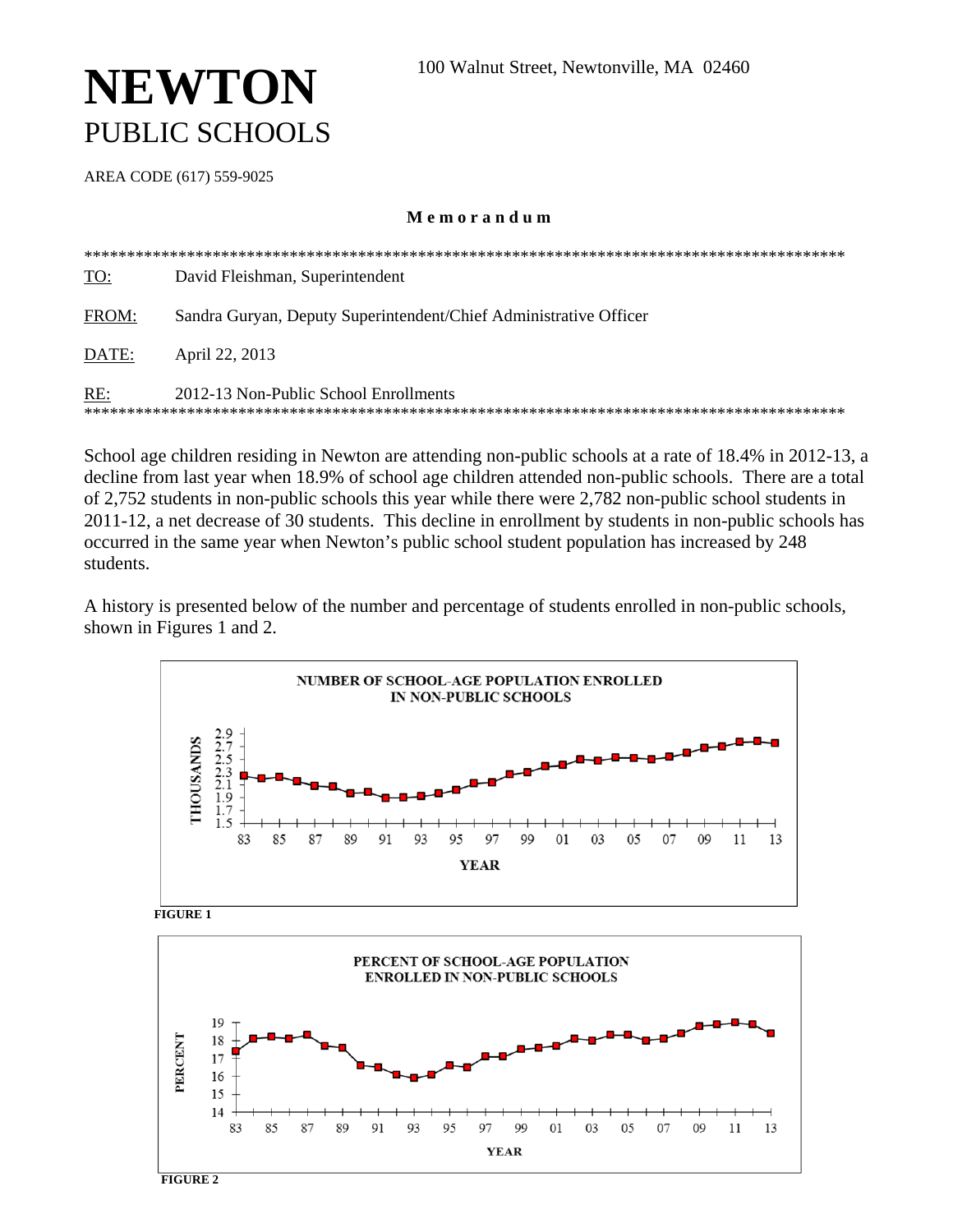A census of non-public school students is conducted each year, as required by Massachusetts law, and is useful in gaining a comprehensive understanding of the school attendance of Newton's school-age population who, in addition to attending Newton's elementary, middle and high schools, are attending private independent schools, private special education schools, other public schools, charter schools or are home schooled. *Special education students placed out by Newton Public Schools are included in the census.* The following chart shows the breakdown of non-public school attendance by type of school in 2012-13.

| Special       |          |              |          |          |                               |
|---------------|----------|--------------|----------|----------|-------------------------------|
| Education     | Charter  | Other Public | Home     | In-State | Out-of-State                  |
| Collaborative | School   | School       | Schooled |          | Private School Private School |
| $<$ 1 %       | ${<}1\%$ | ${<}1\%$     | 1%       | 97%      | 1%                            |

**PERCENT OF NON-PUBLIC SCHOOL ENROLLMENT BY TYPE OF SCHOOL**

The remainder of the report examines non-public school enrollment at the three grade levels and by school district.

The percentage of the school-age population attending non-public schools at the elementary, middle and high school grade levels is illustrated in Figure 3 below. There is a consistent history of higher rates of enrollment at non-public schools at the secondary grade levels (6-12) where 21% of the school age population is enrolled in non-public schools this year. Elementary school students are enrolled in nonpublic schools at a rate of 16%, representing an increase from last year of 37 students. At the high school level, the percentage of students enrolled in non-public schools dropped from 22% to 20%. This represents a decrease of 71 high school students. This year, middle school students are enrolled in nonpublic schools at the highest rate (21%) of the three grade levels.

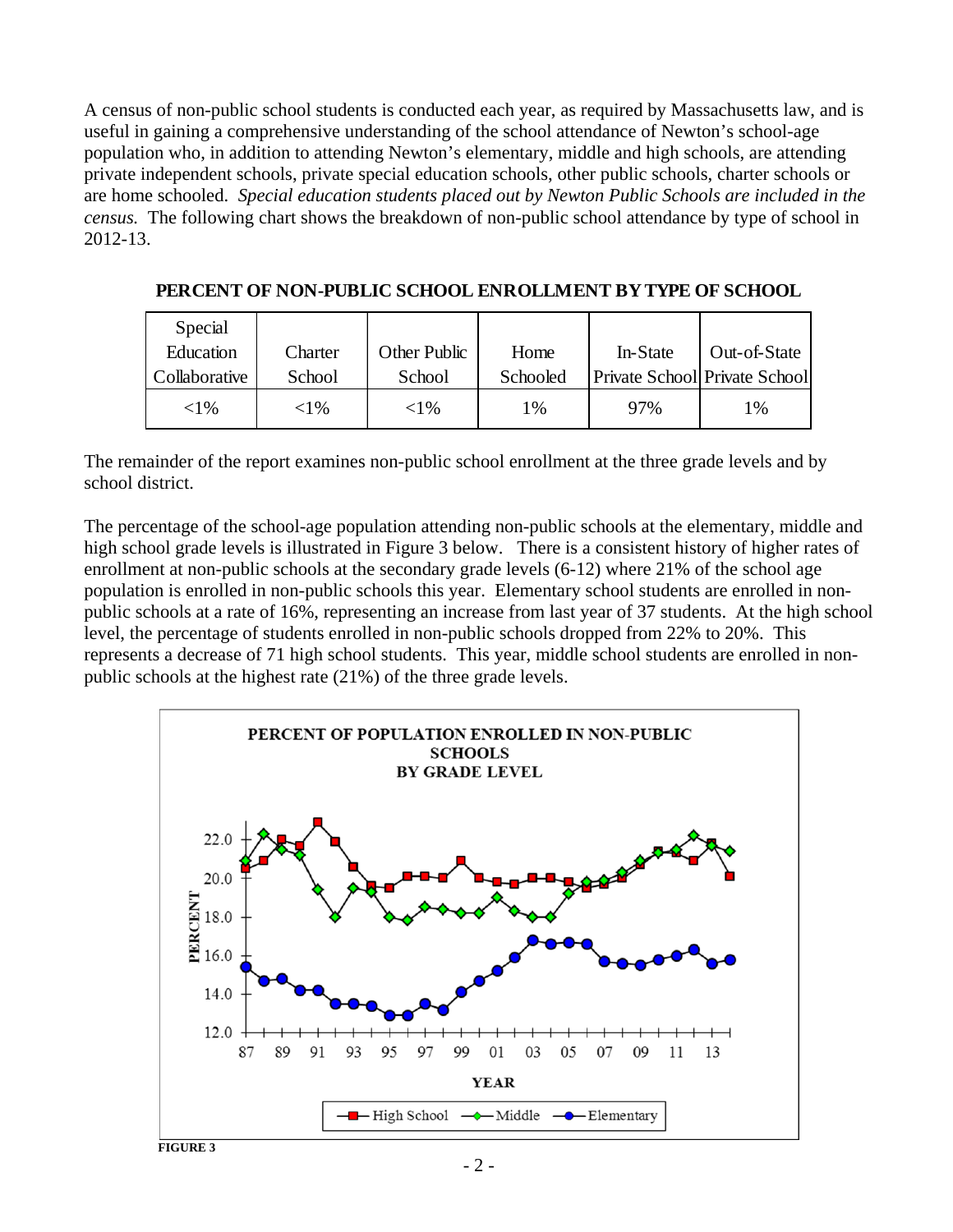The following chart shows the non-public school enrollment rates of students in the Newton North and Newton South districts since 2005-06. This year, both Newton South and Newton North districted students are attending non-public schools at a lower rate as compared to last year. Note that the Newton South district's non-public school population is at its lowest level in eight years.

|            | 2005-06   2006-07   2007-08   2008-09   2009-10   2010-11   2011-12   2012-13 |       |       |       |       |       |       |       |
|------------|-------------------------------------------------------------------------------|-------|-------|-------|-------|-------|-------|-------|
| North High | 17.8%                                                                         | 18.4% | 19.4% | 20.1% | 19.4% | 18.7% | 20.3% | 18.9% |
| South High | 21.8%                                                                         | 21.9% | 22.0% | 22.7% | 23.3% | 23.2% | 23.4% |       |

There are several tables that follow at the end of this document. Table 1 shows non-public school enrollment by grade and Table 2 presents the information further delineated by districted school. Highlights are as follows:

- Compared to last year, the elementary school grade level has increased enrollment in nonpublic schools of 37 students.
- There are 67 fewer secondary school students enrolled in non-public schools.
- There are 186 kindergarten students enrolled in non-public schools, an increase of 38 students over the prior year that parallels the increased kindergarten enrollment seen in the public schools.
- Grade 6 and Grade 9, both transition years in Newton, show the largest year over year decreases in the number of students enrolled at non-public schools, -32 students and -56 students respectively.
- Nine elementary school districts have non-public school enrollment that is greater than 15% of the school age children residing in the district. Six elementary school districts have lower rates of enrollment ranging from 4% to 15%.
- The largest change in enrollment is seen at the secondary level at Newton South where there are 45 fewer students recorded in the 2012-13 non-public school census.

Table 3 shows Newton Public School students who are placed out of district due to the special education needs of the students. These students are included in the census of non-public school students and attend private schools, special education collaborative programs or other public schools.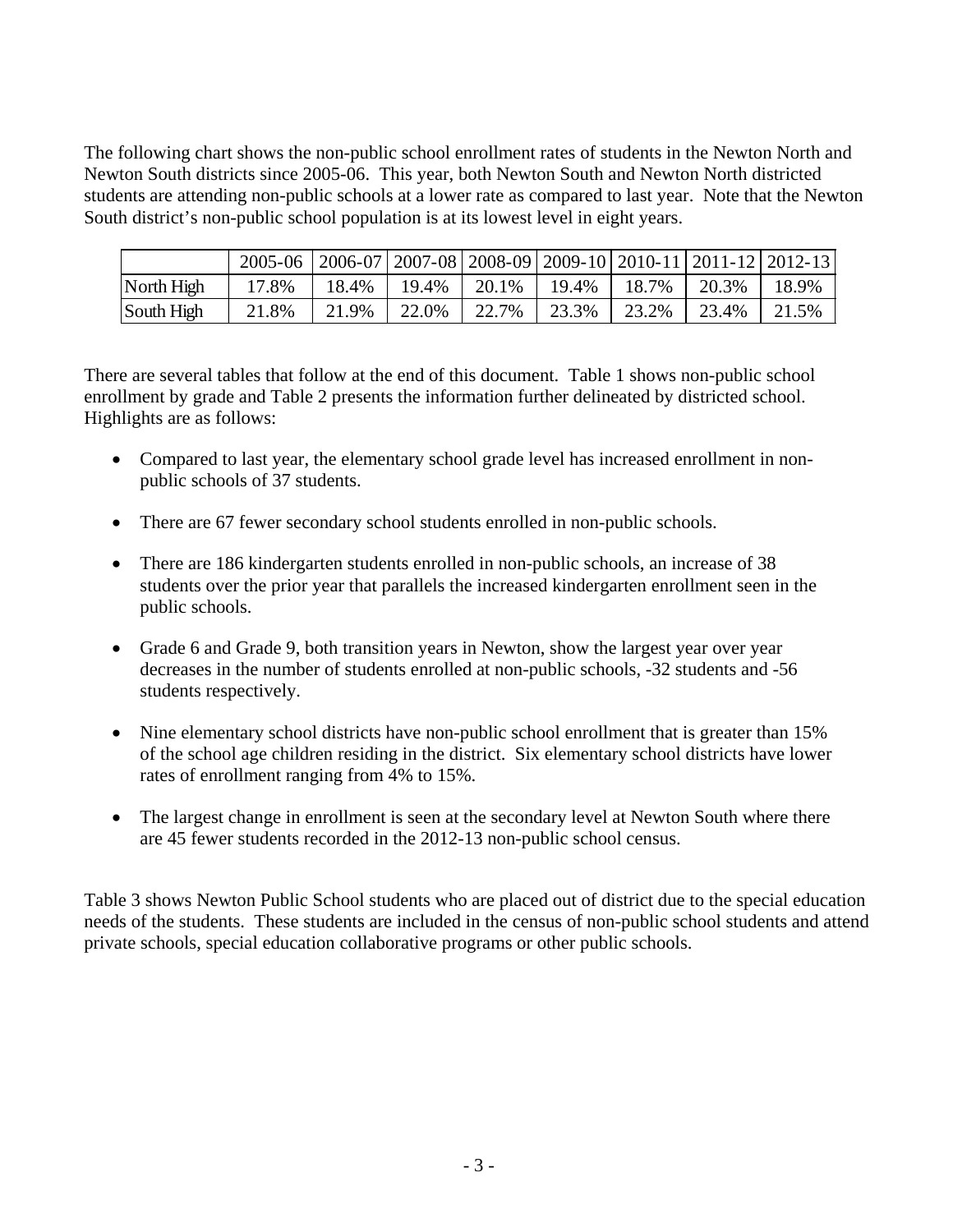### **TABLE 1**

## **NON-PUBLIC SCHOOL STUDENTS AS PERCENT OF TOTAL SCHOOL-AGE POPULATION BY GRADE**

| Grade              | ${\bf N}$<br>2011-12 | % of School-Age<br>Population | $\mathbf N$<br>2012-13 | % of School-Age<br>Population |                | Change from Prior<br>Year $(N, %)$ |
|--------------------|----------------------|-------------------------------|------------------------|-------------------------------|----------------|------------------------------------|
| $\bf K$            | 148                  | 14.2%                         | 186                    | 16.6%                         | 38             | 25.7%                              |
| 1                  | 160                  | 14.5%                         | 160                    | 14.6%                         | $\overline{0}$ | 0.0%                               |
| $\overline{2}$     | 179                  | 15.8%                         | 154                    | 13.8%                         | $-25$          | $-14.0%$                           |
| 3                  | 195                  | 17.4%                         | 184                    | 15.7%                         | $-11$          | $-5.6%$                            |
| $\overline{4}$     | 176                  | 14.7%                         | 203                    | 17.7%                         | 27             | 15.3%                              |
| 5                  | 194                  | 17.0%                         | 202                    | 16.5%                         | 8              | 4.1%                               |
| <b>Total</b>       | 1,052                | 15.6%                         | 1,089                  | 15.8%                         | 37             | 3.5%                               |
| 6                  | 251                  | 21.4%                         | 219                    | 19.5%                         | $-32$          | $-12.7%$                           |
| $\tau$             | 260                  | 22.9%                         | 259                    | 21.9%                         | $-1$           | $-0.4%$                            |
| 8                  | 226                  | 20.7%                         | 263                    | 22.8%                         | 37             | 16.4%                              |
| 9                  | 258                  | 22.5%                         | 202                    | 17.7%                         | $-56$          | $-21.7%$                           |
| 10                 | 228                  | 19.8%                         | 246                    | 21.4%                         | 18             | 7.9%                               |
| 11                 | 237                  | 21.5%                         | 230                    | 20.0%                         | $-7$           | $-3.0%$                            |
| 12                 | 270                  | 23.3%                         | 244                    | 21.3%                         | $-26$          | $-9.6%$                            |
| <b>Total</b>       | 1,730                | 21.7%                         | 1,663                  | 20.7%                         | $-67$          | $-3.9%$                            |
| <b>Grand Total</b> | 2,782                | 18.9%                         | 2,752                  | 18.4%                         | $-30$          | $-1.1%$                            |

Note: Students that are special education and beyond grade 12 are reported as grade 12.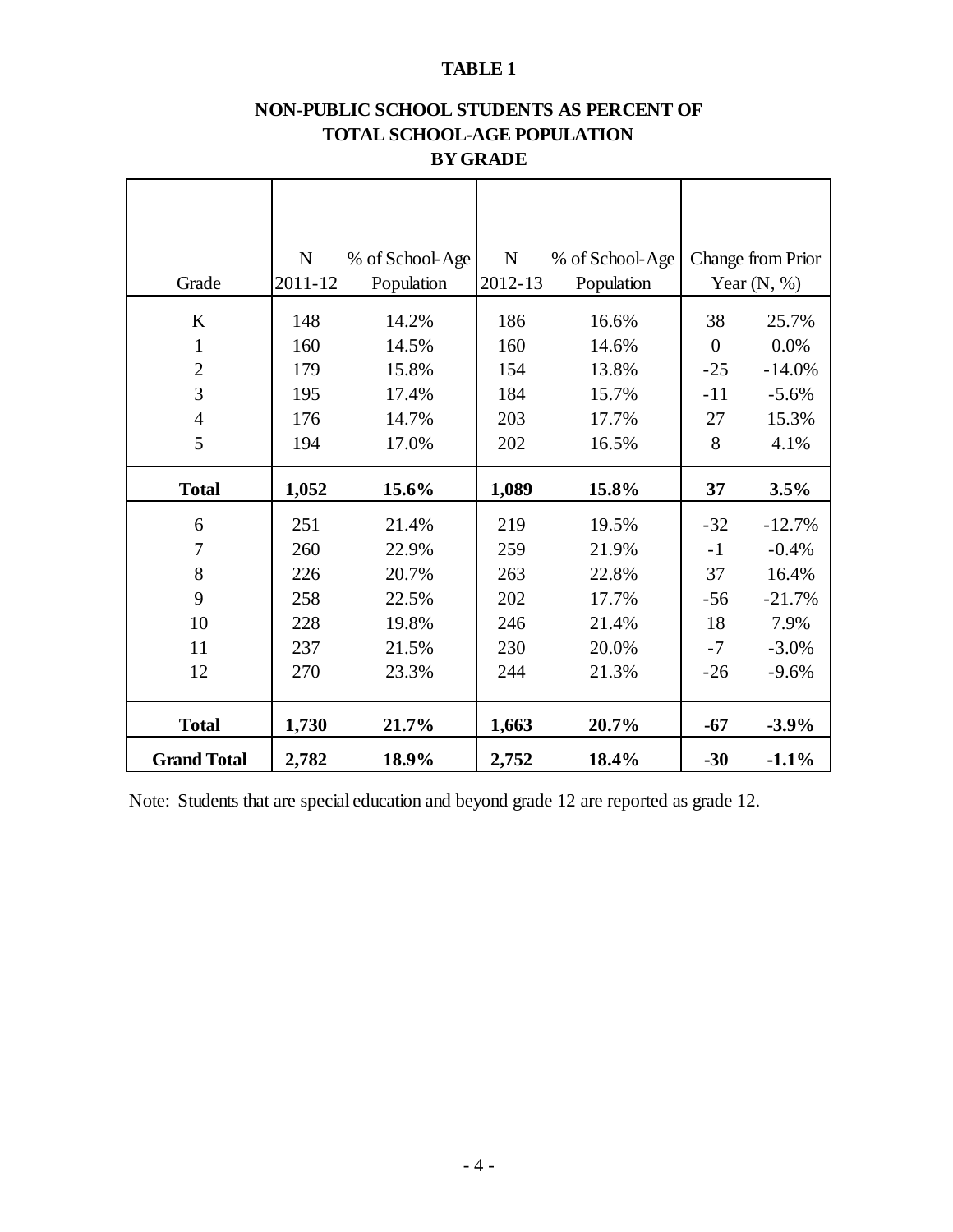#### **TABLE 2**

## **BY DISTRICTED SCHOOL AND GRADE LEVEL NON-PUBLIC SCHOOL STUDENTS AS PERCENT OF TOTAL SCHOOL-AGE POPULATION**

|                            |             | 2011-12<br>Grade |                |                |                 | 2012-13        |                         |                |             |             |
|----------------------------|-------------|------------------|----------------|----------------|-----------------|----------------|-------------------------|----------------|-------------|-------------|
|                            |             | % of School      |                |                |                 |                |                         |                |             | % of School |
|                            |             | Age              |                |                |                 |                |                         |                |             | Age         |
| <b>Elementary District</b> | $\mathbf N$ | Population       | $\mathbf K$    | $\mathbf{1}$   | $\overline{2}$  | 3              | $\overline{\mathbf{4}}$ | 5              | $\mathbf N$ | Population  |
| Angier                     | 70          | 15.6%            | 12             | 14             | 9               | 13             | 13                      | 12             | 73          | 15.2%       |
| <b>Bowen</b>               | 109         | 19.7%            | 22             | 14             | 9               | 17             | 11                      | 21             | 94          | 16.5%       |
| <b>Burr</b>                | 19          | 4.4%             | $\overline{4}$ | 3              | $\overline{2}$  | $\overline{2}$ | $\overline{2}$          | $\overline{4}$ | 17          | 3.9%        |
| Cabot                      | 88          | 16.7%            | 17             | 13             | 10              | 18             | 20                      | 18             | 96          | 18.6%       |
| Countryside                | 80          | 13.5%            | 12             | $\overline{7}$ | 10              | 20             | 22                      | 16             | 87          | 15.4%       |
| Franklin                   | 30          | 7.0%             | 6              | $\overline{4}$ | 3               | $\overline{7}$ | 8                       | 6              | 34          | 7.9%        |
| Horace Mann                | 49          | 11.2%            | 8              | 7              | 10              | 3              | $\overline{4}$          | 9              | 41          | 9.4%        |
| Lincoln-Eliot              | 40          | 11.2%            | $\overline{2}$ | 8              | 6               | 5              | $\overline{4}$          | $\overline{4}$ | 29          | 8.3%        |
| <b>Mason-Rice</b>          | 123         | 21.9%            | 21             | 23             | 19              | 22             | 26                      | 32             | 143         | 24.6%       |
| Memorial-Spaulding         | 107         | 18.9%            | 17             | 16             | 27              | 14             | 24                      | 18             | 116         | 20.0%       |
| Peirce                     | 89          | 21.8%            | 17             | 8              | 12              | 14             | 19                      | 17             | 87          | 20.5%       |
| Underwood                  | 61          | 17.2%            | 8              | 13             | 8               | 13             | $\overline{7}$          | 14             | 63          | 16.9%       |
| Ward                       | 119         | 30.7%            | 23             | 22             | 20              | 25             | 30                      | 15             | 135         | 31.0%       |
| Williams                   | 27          | 8.3%             | $\overline{7}$ | $\overline{2}$ | $\overline{2}$  | $\overline{4}$ | 6                       | 5              | 26          | 7.9%        |
| Zervas                     | 41          | 11.3%            | 10             | 6              | $\overline{7}$  | $\overline{7}$ | $\overline{7}$          | 11             | 48          | 12.9%       |
| <b>Total Elementary</b>    | 1,052       | 15.6%            | 186            |                | 160 154 184 203 |                |                         | 202            | 1,089       | 15.8%       |
|                            |             |                  |                |                |                 | 6              | $\overline{7}$          | 8              |             |             |
| <b>Bigelow Middle</b>      | 157         | 22.8%            |                |                |                 | 42             | 61                      | 58             | 161         | 23.3%       |
| <b>Brown Middle</b>        | 220         | 24.5%            |                |                |                 | 62             | 82                      | 78             | 222         | 24.1%       |
| Day Middle                 | 182         | 17.7%            |                |                |                 | 68             | 55                      | 63             | 186         | 17.5%       |
| Oak Hill Middle            | 178         | 22.5%            |                |                |                 | 47             | 61                      | 64             | 172         | 21.8%       |
| <b>Total Middle School</b> | 737         | 21.7%            |                |                |                 |                |                         | 219 259 263    | 741         | 21.4%       |
|                            |             |                  |                |                | 9               | 10             | 11                      | 12             |             |             |
| <b>Newton North</b>        | 477         | 20.3%            |                |                | 105             | 121            | 107                     | 118            | 451         | 18.9%       |
| <b>Newton South</b>        | 516         | 23.4%            |                |                | 97              |                | 125 123                 | 126            | 471         | 21.5%       |
| <b>Total High School</b>   | 993         | 21.8%            |                |                |                 |                | 202 246 230 244         |                | 922         | 20.1%       |
| <b>GRAND TOTAL</b>         | 2,782       | 18.9%            |                |                |                 |                |                         |                | 2,752       | 18.4%       |

Note: Students that are special education and beyond grade 12 are reported as grade 12.

Note: Students residing in buffer zones are assigned a districted school according to the attendance percentages of currently enrolled buffer zone resident students.